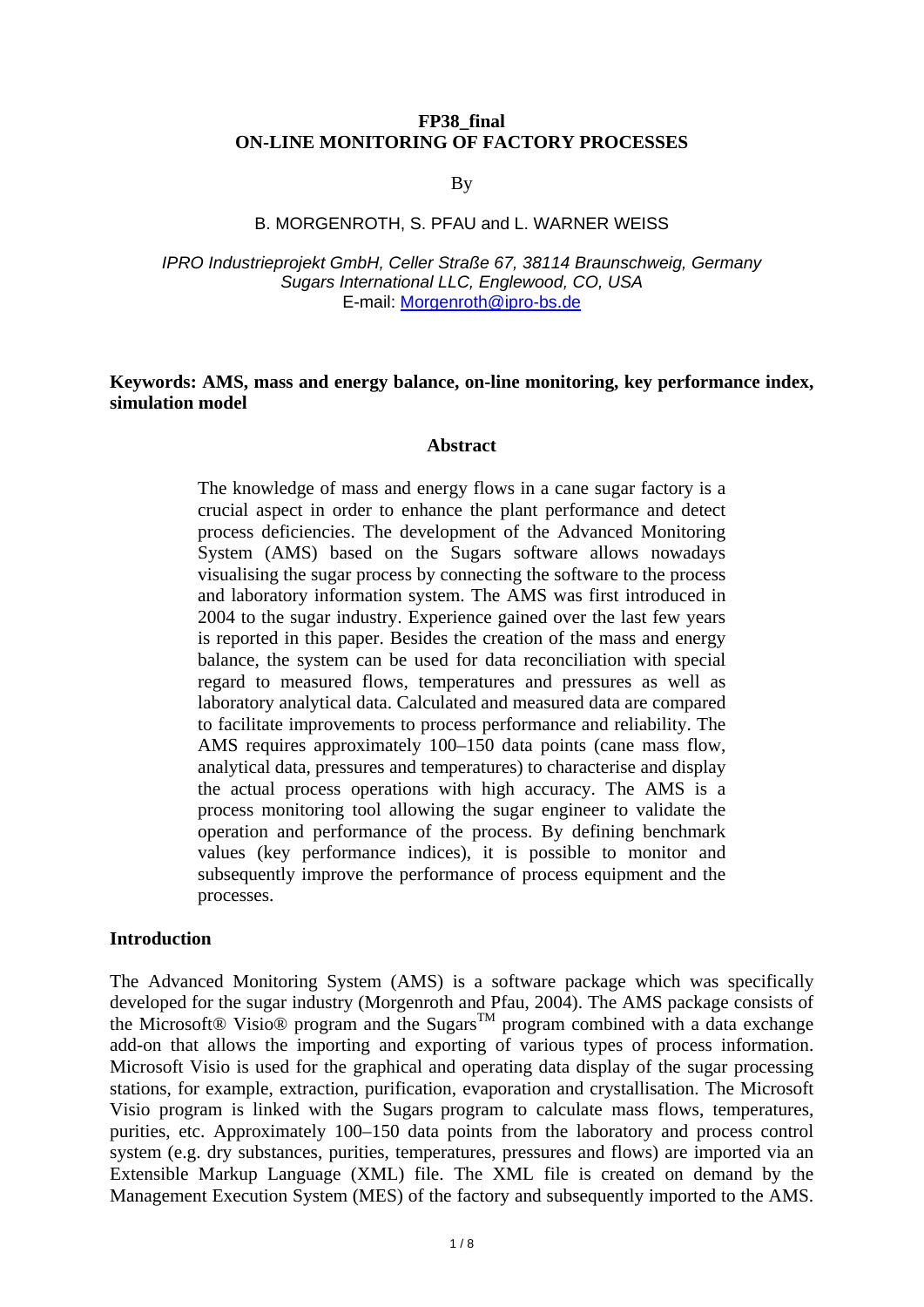Following the import of data, the AMS calculates a closed mass and energy balance of the factory. It is possible to do balances for daily, weekly or monthly production overviews. The AMS helps process engineers and operators to analyse the operation and performance of each processing station as well as the entire factory.

# **Applicability**

The AMS is flexible regarding the type of factory to be analysed because it uses individual station modules that can be arranged to suit the process being simulated. Typical applications are cane sugar factories, beet sugar factories and sugar refineries. The distillery process can also be displayed with regard to simulated mass balances. Some parameters that are usually fixed (like heating surface areas) can either be integrated as constants into the model, or imported in accordance with the requirements. For example, the area of active heating surface could be imported. Figure 1 shows an open model property window for a heat exchanger. The outlet temperature and the operating heating surface are imported into the model by the AMS from the MES data base. As a result, the calculated heat transfer coefficient (k-value) is shown in correlation to the optimum k-value.



Fig. 1 – Heat exchanger with open model property window

# **Description of on-line monitoring performance steps**

Approximately 100–150 measured analytical, temperature, pressure and flow data values from the sugar process of the factory are required in order to perform a consistently balanced model of the complete sugar manufacturing process. It is important that the quality of imported or measured process variables and analytical data is high, meaning sensors need to be checked regularly for accuracy and process samples need to be treated in accordance with modern laboratory routines and analytical methods. In some countries, gravimetric brix measurements are still common and they cannot be used as a basis for the mass and energy balances. In such cases, the laboratory needs to switch to internationally recognised analytical methods.

A MES integrating the process control and the laboratory system provides the basis for data handling and transfer. The appropriate monitoring intervals need to be determined and this aspect is managed in the MES as the availability of different data types can vary. While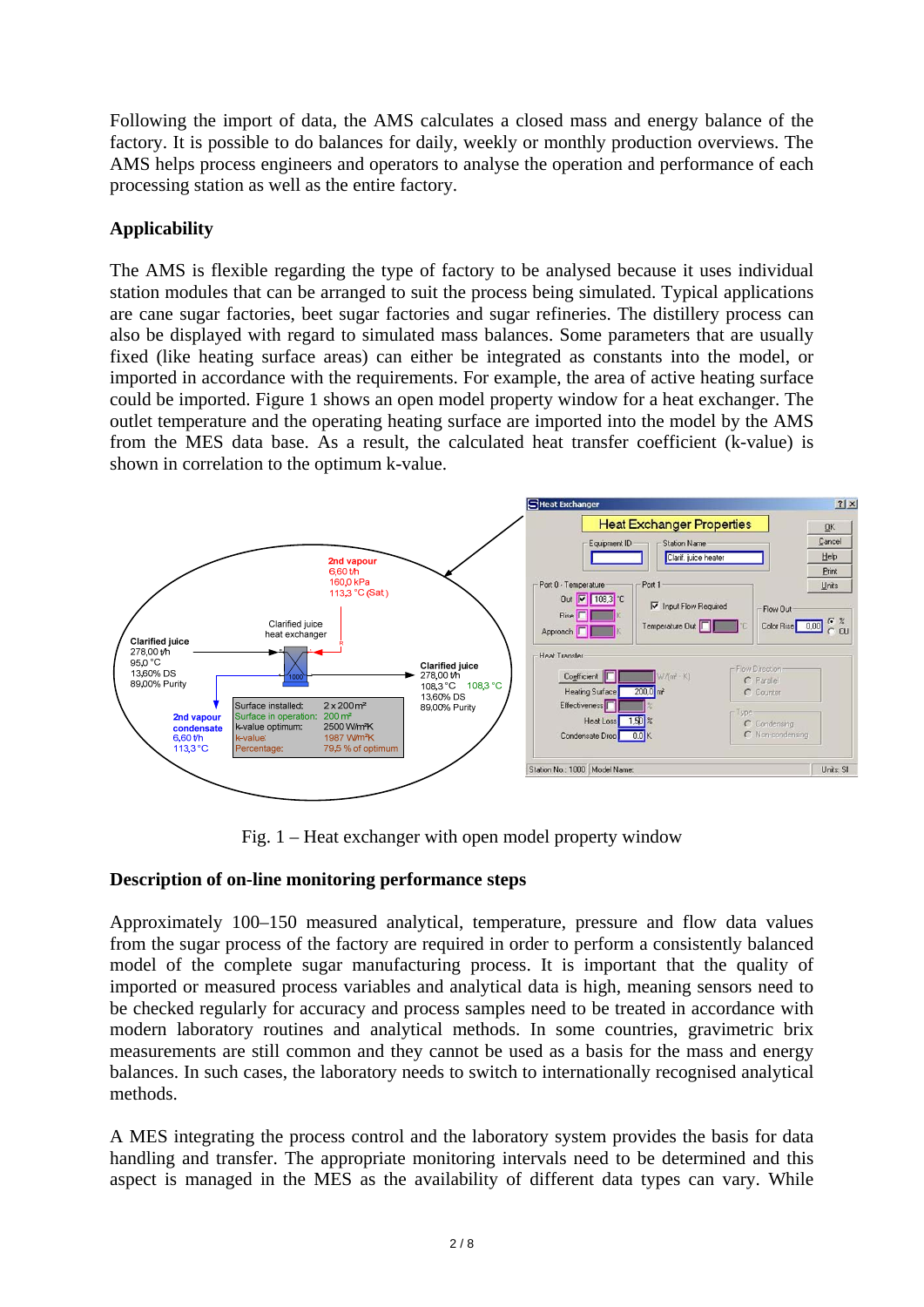process variables such as flows, pressures and temperatures are usually available instantly, averaged values can be easily created.

Analytical data are more difficult to collect as this information is usually not provided on-line, but instead by the laboratory once each analysis has been completed. The measurement intervals depend on the importance of the measured values for general factory control as well as the available man power and laboratory policy. Time intervals for analytical data usually vary between two hours and one week.

The task of the MES is to gather all the required data on demand for a selected time frame. The MES creates an XML data file that is subsequently imported to the AMS and processed in order to calculate a mass and energy balance. In the case where no analytical data have been measured within the selected time frame, it is necessary to decide if typical values will be used for the calculations or if the last available data should be used. The last available data are usually used in such cases.

To achieve a highly accurate mass and energy balance of the sugar process, a relatively constant operation of the factory is required. This is usually not a problem in modern beet sugar factories or refineries, but stoppages are much more common in cane sugar factories. Therefore, it is required to choose a time interval that is long enough to gather adequate data, but short enough to exclude longer stops or low capacity periods. Short stops of less than 20 minutes and flow fluctuations do not impact on the mass and energy balances if calculated averages of process variables are used to smooth out short term variations.

Typically once a day, fresh data from the previous day are imported and then used for the process display and analysis.

Other data like heating surfaces can be fixed in the model but also can be imported to reflect actual heating surfaces in use for cases where individual heaters or evaporators are taken offline for cleaning or complete evaporation trains are stopped, e.g. for cleaning.

Other available process data (especially flows) not required for the mass and energy balance itself can be imported to verify the calculated data. For example, usually only the cane processing rate is imported as a mass flow measured by a weighing scale to the program. All other flows are calculated in order not to rely on data such as volumetric flow measurements. The AMS helps to compare calculated and measured data and allows data reconciliation. Experiences have shown that often more than 50% of the process flow measurements as well as many temperature and pressure sensors are in error. The reasons for these errors are typically scaling on probes and instrument sensors and incorrect installation of instruments. By comparing the AMS results with process data from instruments and sensors, significant variations can trigger the need for recalibration.

The AMS model also can be used to examine different operating scenarios and the impact of these changes to the process. For example, the impact of using different process values on the steam demand can be easily examined by shifting the vapour extraction to a different effect. Also, a colour balance can be performed by the program. This feature can be used to predict the final sugar colour or it can be used to model different operating scenarios.

The detailed view of the process and its performance allows quick detection of weak points like underperforming equipment or process units as well as inaccurate process values. This allows correction or adjustments to the operation of the process to achieve improved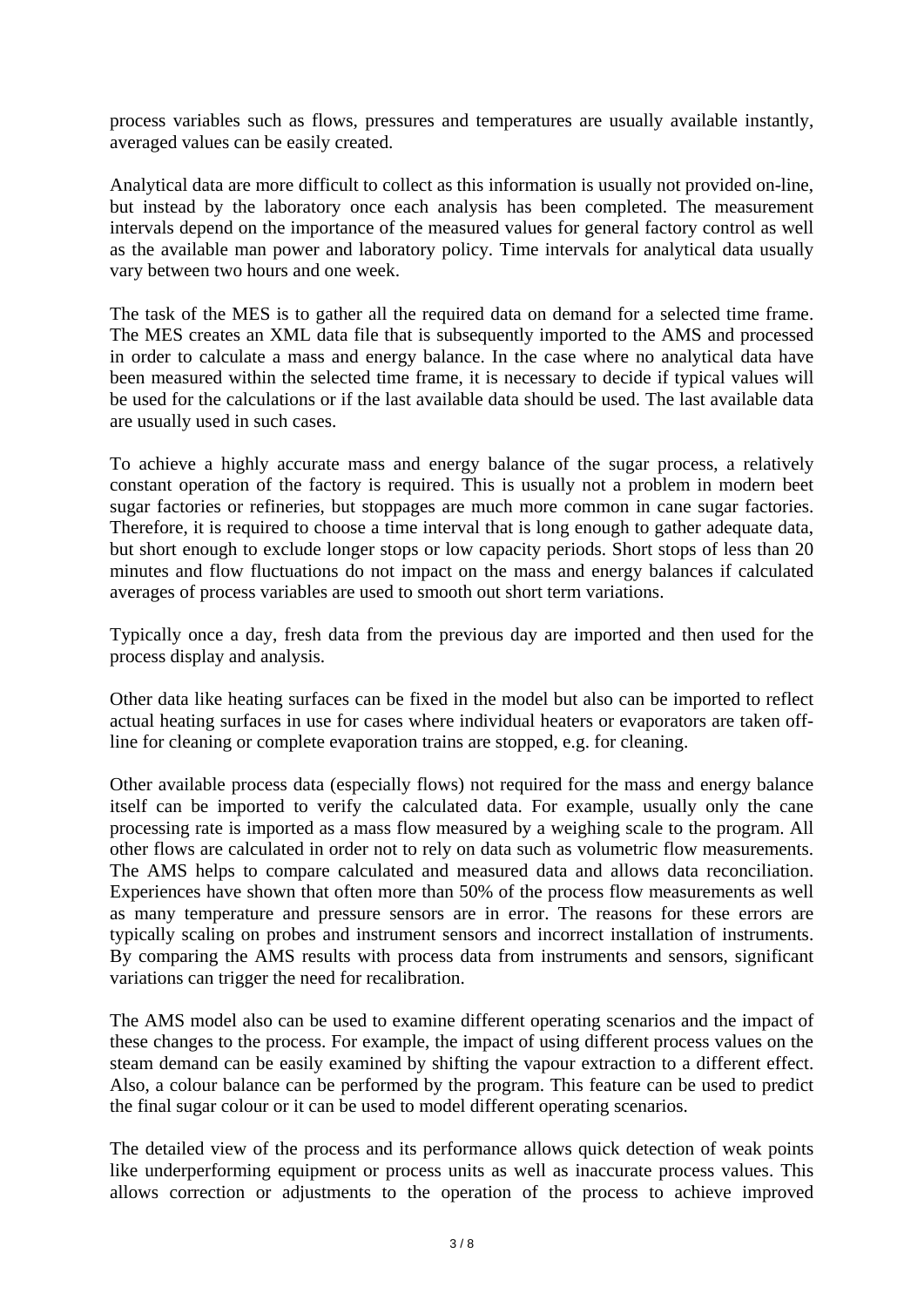processing results. By on-line access of the XML data exchange file, the monitoring of processes can be done over the internet at any time.

# **Examples**

The following examples are provided to give an understanding of how the AMS works. Selected examples are displayed here for processing stations (and single processes). Table 1 details the legend for the subsequently displayed figures.

| Black lines / values: Juice                   |
|-----------------------------------------------|
| <b>Steam</b>                                  |
| <b>Condensate or water</b>                    |
| Imported values by process and laboratory     |
| <b>Key Performance Index (KPI)</b>            |
| <b>Measured process values for comparison</b> |
|                                               |

**Table 1** - Legend for Figures 2, 3, 4 and 5

Figure 2 shows a five effect evaporation station operating with falling film plate evaporators in a cane sugar factory. Similar evaporation set ups are already employed in a couple of cane sugar factories. Clarified juice enters the  $1<sup>st</sup>$  effect with a brix of 13.6 and a temperature of 116°C and leaves the evaporation station with a brix of 65 and 97.2°C. The properties of the clarified juice including purity, brix and mass flow (black values) are calculated by the simulation model. The violet values show the measured values imported from the laboratory and process for comparison purposes. It is possible to compare the measured values (temperatures, brix, mass flows) with the calculated values (black). Normally the difference between the calculated and measured values should not be more than 1-3%. This comparison enables the process or instrument engineer to check for defective flow meters or temperature transmitters. The green values are imported values from the process and the laboratory.

In the example shown in Figure 2, the vapour pressures and operating heating surfaces for each effect and the syrup brix are necessary to do the mass and energy balance and display selected values of the evaporation station. As a further feature of the AMS, key performance indices (KPI) are shown (brown values). For the evaporation station, effective temperature differences and k-values for each effect are calculated. These KPIs enable the process engineer to check the performance of the evaporators and to determine the amount or severity of fouling. The actual k-values calculated from the measured process variables can be compared with theoretical benchmark values and the resulting actual/optimum ratio is displayed (as a percentage). This KPI can be used to trigger the cleaning process.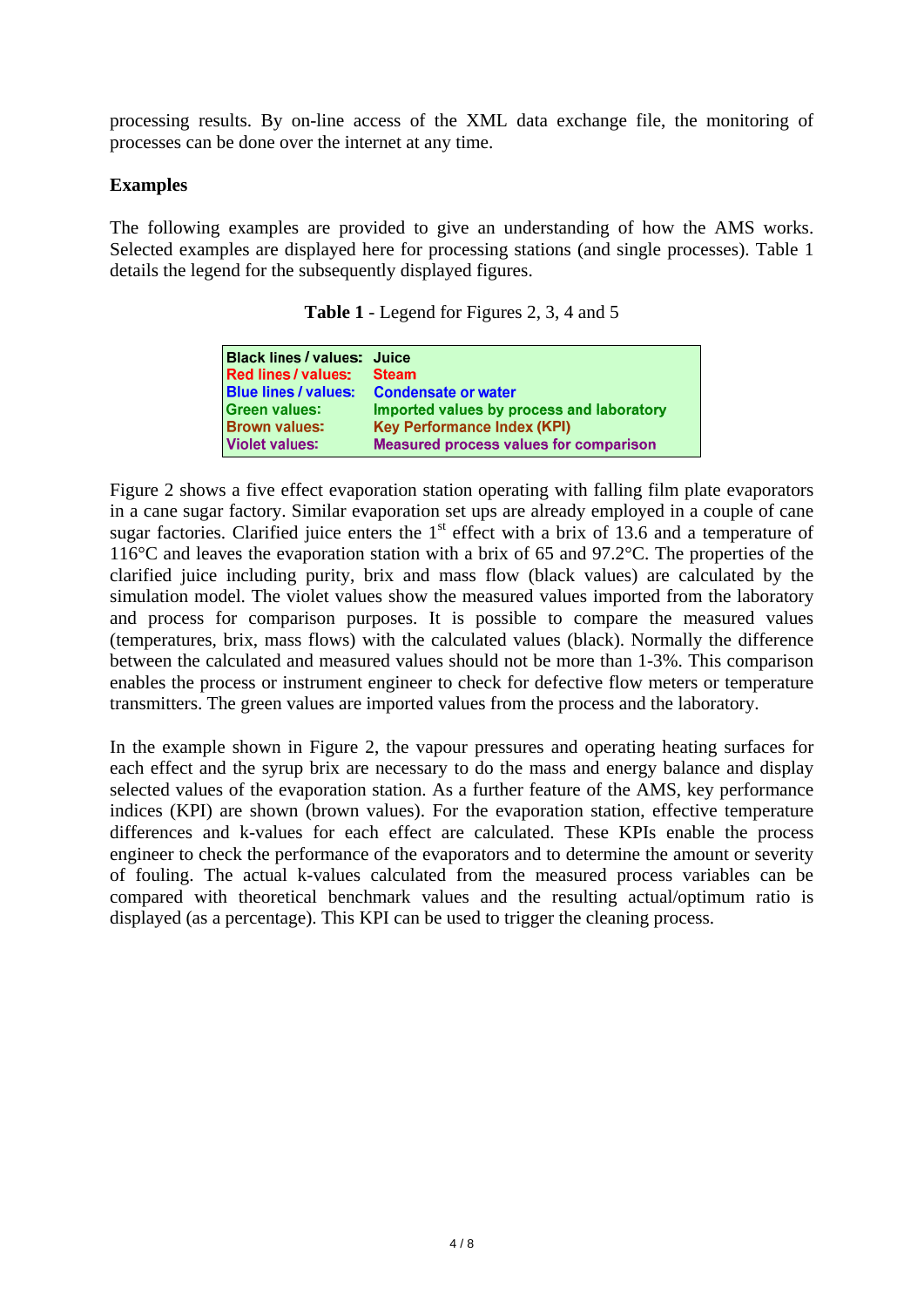

Fig. 2 - Evaporation station simulation

Figure 3 shows the performance of an A centrifugal station in a cane sugar factory. The input values for purity, temperature and mass flow of A massecuite to the centrifugals are calculated by the AMS (black values). Analytical data including purities and dry substances for the A Molasses and A Sugar are imported to the simulation model (green values) from the MES. The simulation model calculates the flows for A Sugar, A Molasses and the wash water amount to the centrifugals. These calculated values can be compared with measured values (violet) from the process and differences like the wash water amount in the example can be detected. The wash water amount to the centrifugals (5.8% on massecuite) and the crystal losses (20.0%) are calculated to provide KPIs and give the process engineer in the factory the ability to easily and quickly check the performance of installed equipment. Large crystal losses without an increase in wash water can indicate the need to change the centrifugal screens.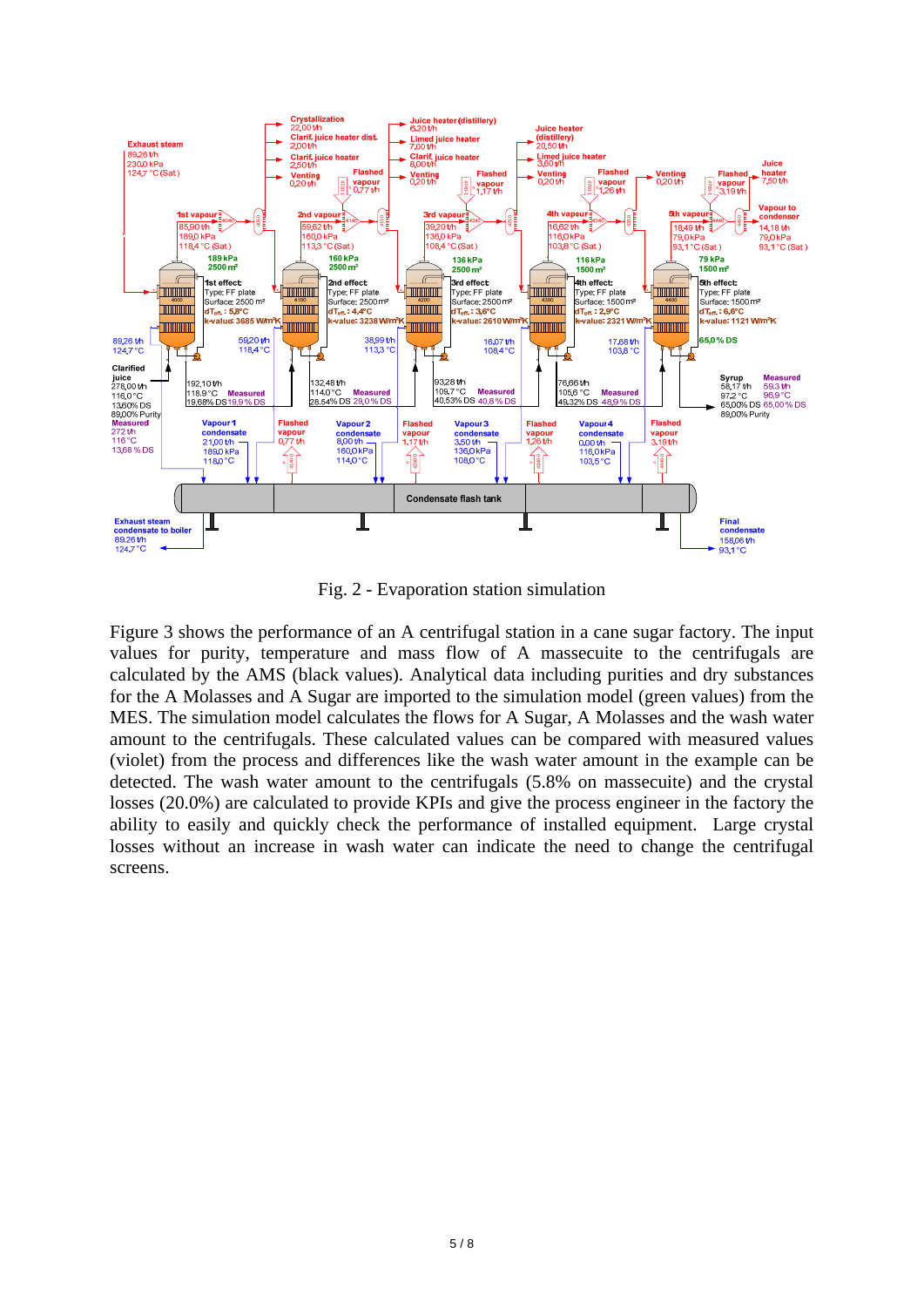

Fig. 3 – Simulation of an A centrifugal station

Figure 4 shows the power station of a cane sugar factory.



Fig. 4 **-** Power station simulation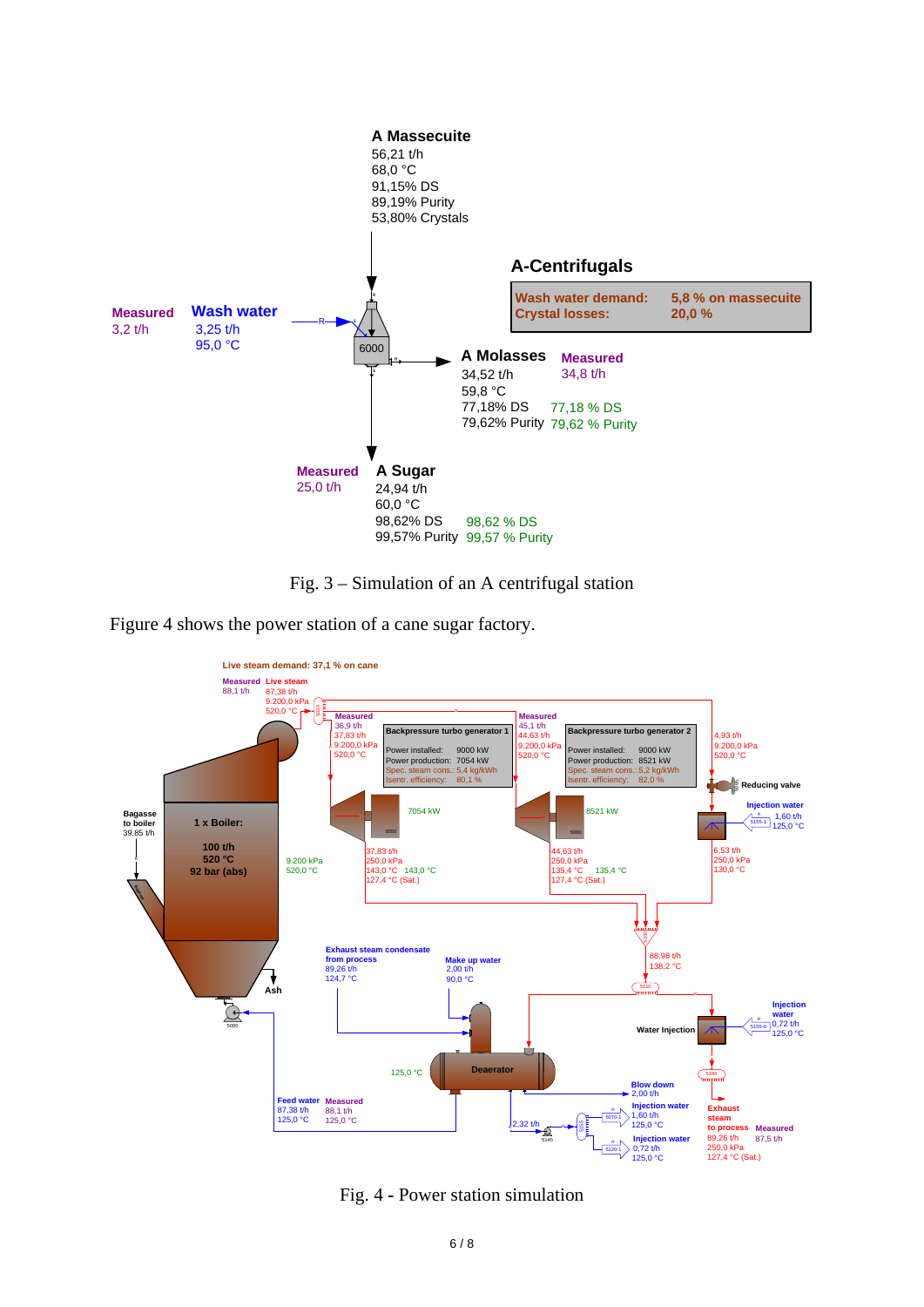In Figure 4, two 9 MW backpressure turbo generators and a 92 bar (abs), 520°C, 100 t/h boiler are shown. Only seven import values are necessary to simulate this power station (green values). The simulation provides data on the mass flows and properties of live steam from the boiler, exhaust steam to process, steam to turbo generators or feed water amount.

The KPIs for this example are shown for the specific steam consumption and the different isentropic efficiencies of the turbo generators. Figure 4 shows turbo generator 1 is operating at a lower performance compared to turbo generator 2 (based on isentropic efficiency) because it is running only partially loaded. Also, while not displayed, the live steam demand on cane could be easily calculated as an additional KPI.

In the case where a distillery is attached to the factory, the mass balance of the distillery process can be simulated and displayed (Figure 5) to show the amount of ethanol produced in addition to mass balances of sugar and power for the entire factory.



Fig. 5 - Simulation for mass balance of a distillery process

## **Conclusions**

The installation of AMS in a cane or beet sugar factory or in a sugar refinery offers the possibility to monitor processes closely and provide instant performance data on demand. It is possible to obtain a lot of KPIs for different equipment like centrifugals, heat exchangers, evaporators, turbo generators, etc. The operators or the process engineers are able to visualise the real process in the adapted simulation model for daily, weekly or monthly imported data. The AMS has been operating since 2005 in three cane sugar factories in Brazil and assists the management in analysing and optimising the performance and operation of processing stations and the entire factory.